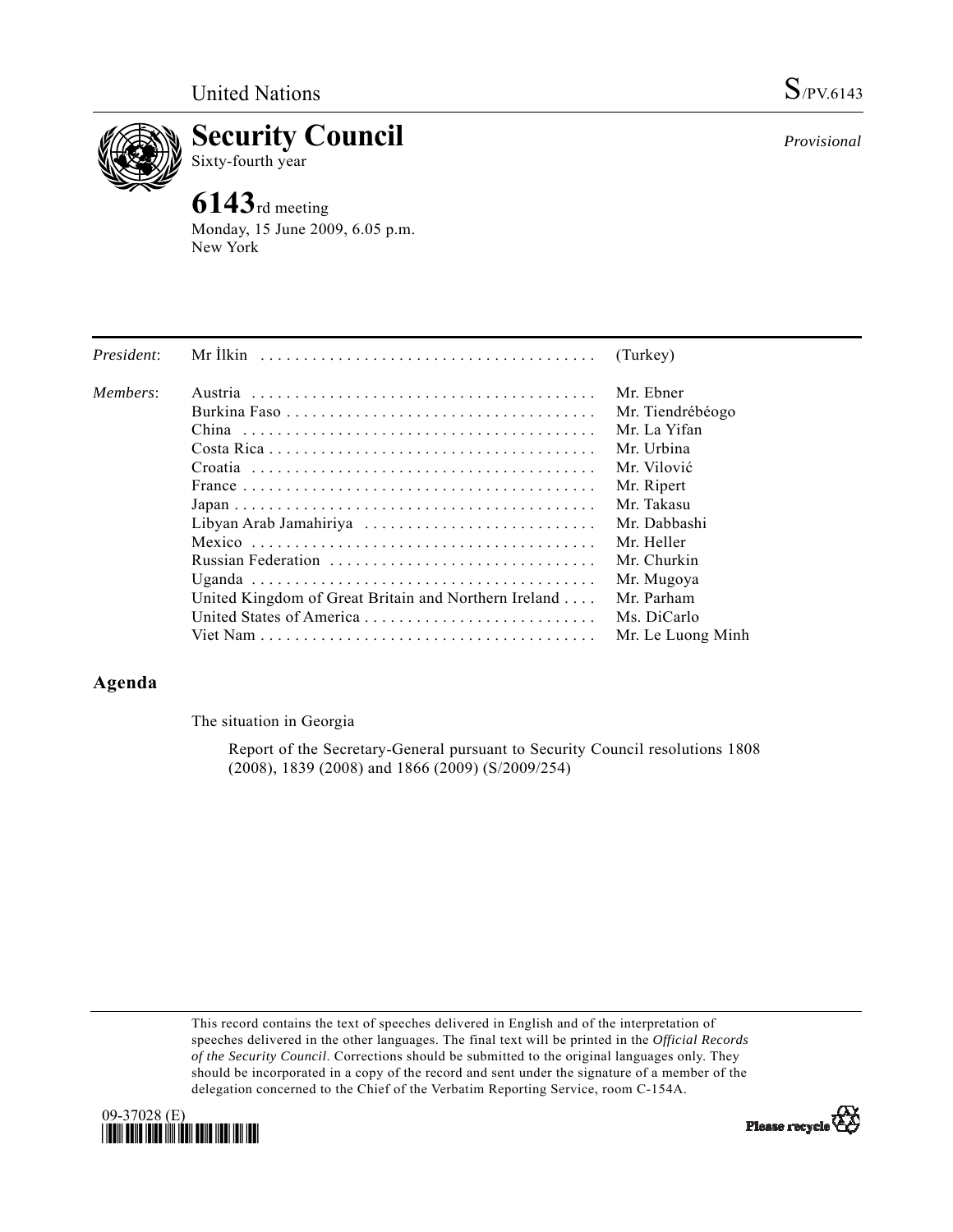*The meeting was called to order at 6.05 p.m.* 

#### **Adoption of the agenda**

 *The agenda was adopted.* 

#### **The situation in Georgia**

### **Report of the Secretary-General pursuant to Security Council resolutions 1808 (2008), 1839 (2008) and 1866 (2009) (S/2009/254)**

**The President**: I should like to inform the Council that I have received letters from the representatives of Georgia and Germany, in which they request to be invited to participate in the consideration of the item on the Council's agenda. In conformity with the usual practice, I propose, with the consent of the Council, to invite those representatives to participate in the consideration of the item without the right to vote, in accordance with the relevant provisions of the Charter and rule 37 of the Council's provisional rules of procedure.

There being no objection, it is so decided.

*At the invitation of the President, Mr. Lomaia (Georgia), took a seat at the Council table; Mr. Matussek (Germany) took the seat reserved for him at the side of the Council Chamber*.

**The President**: The Security Council will now begin its consideration of the item on its agenda. The Council is meeting in accordance with the understanding reached in its prior consultations.

 Members of the Council have before them document S/2009/310, which contains the text of a draft resolution submitted by Austria, Croatia, France, Germany, Turkey, the United Kingdom of Great Britain and Northern Ireland and the United States of America.

 Members of the Council also have before them document S/2009/254, containing the report of the Secretary-General pursuant to Security Council resolutions 1808 (2008), 1839 (2008) and 1866 (2009).

 I wish to draw the attention of Council members to the photocopies of two letters dated 10 June 2009 from the Permanent Representative of Georgia addressed to the President of the Security Council, which will be issued as documents S/2009/305 and S/2009/306, respectively.

 It is my understanding that the Council is ready to proceed to the vote on the draft resolution before it.

Unless I hear any objection, I shall put the draft resolution to the vote now.

There being no objection, it is so decided.

 I shall now give the floor to the members of the Council who wish to make statements before the voting.

**Mr. Churkin** (Russian Federation) (*spoke in Russian*): The members of the Security Council will recall that, when we received the report of the Secretary-General in May, the Russian delegation expressed its willingness to work constructively with partners on agreeing to a substantive draft resolution of the Council on the future mandate of a United Nations presence in the region of the Abkhaz/Georgian border. We therefore stated that the corrected parameters for a temporary security regime and mission mandate proposed by the Secretary-General could be taken as the basis of a mandate for the new United Nations stabilization mission proposed in the report.

 The mandate of the current United Nations presence in the region will expire in a few hours. Over the past two weeks, the Group of Friends has held intensive consultations for the purpose of agreeing to a draft resolution on this issue. The positions of Russia and the Republic of Abkhazia in support of maintaining the useful role of the United Nations observers in the Caucasus is well known.

 In fact, the earlier mandate of the United Nations Observer Mission in Georgia (UNOMIG) ceased to exist, owing to the Georgian aggression against South Ossetia in August last year and Georgia's subsequent secession from the Moscow Agreement on a Ceasefire and Separation of Forces of 14 May 1994. There is no point in extending it since it is built on old realities. Guaranteeing Georgia's neighbours that there would be no attack from Georgia, and boosting support for the stability and security in that region, can only be done with a new security regime on the Georgian-Abkhaz border.

 In that context, it is very obvious that, bearing in mind the new political and legal conditions, the majority of old terms and terminology used in the international documents cannot be applied. The international community must clearly understand all consequences of the wanton attack on peaceful Tskhinvali on 8 August 2008. The Saakashvili regime ended the territorial integrity of its country itself, and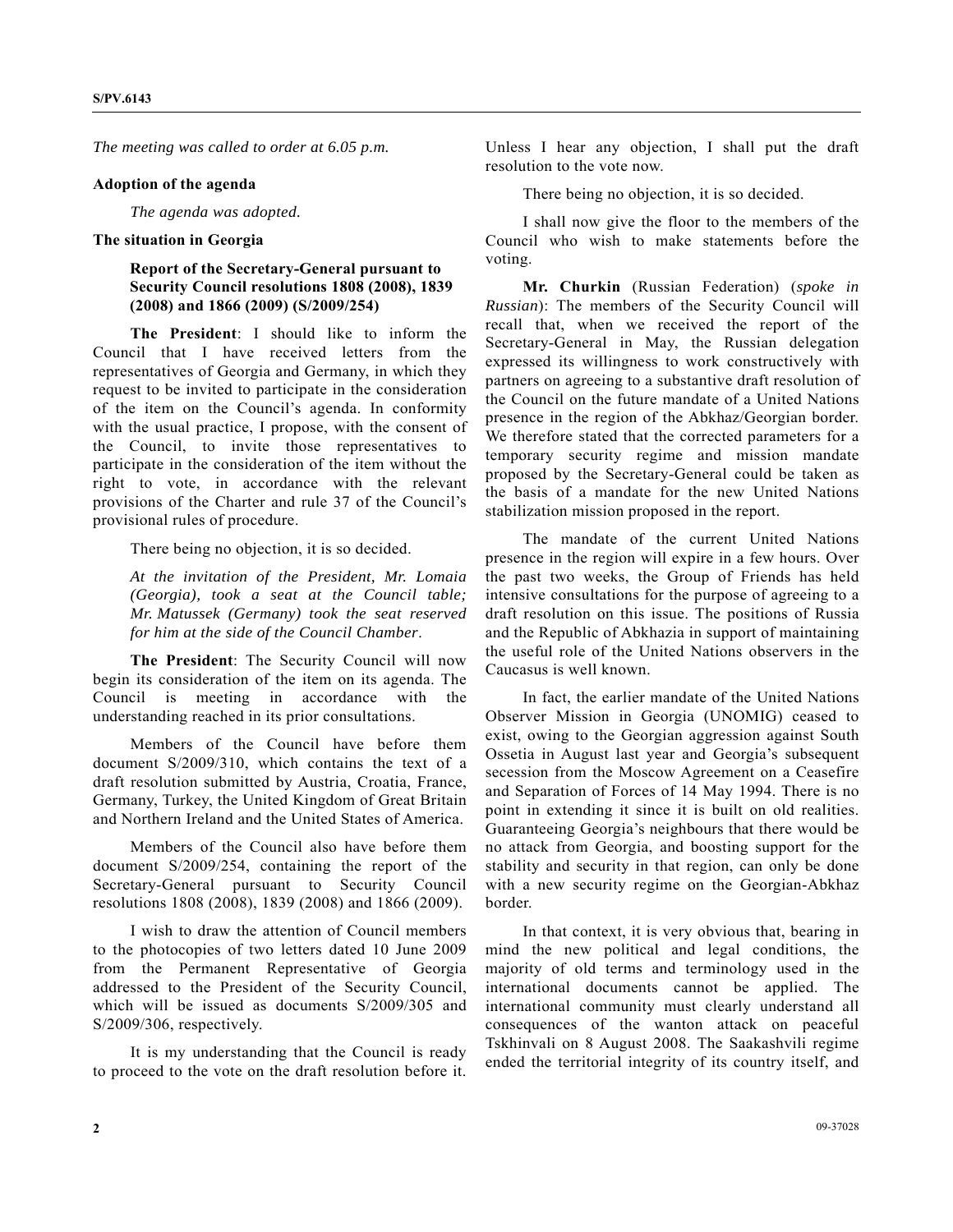two new States emerged on the world map — the Republic of Abkhazia and the Republic of South Ossetia.

 However, we suggested that in the current realities such a draft Council resolution would have established a new security regime with politically incorrect provisions and old, contradictory terms. In fact, it was aimed at affirming the territorial integrity of Georgia and at denying the existence of Abkhazia as a State. Obviously, the Russian side could not agree to that.

 During the work in the Group of Friends of Georgia, we gave our partners a compromise draft resolution with a number of concrete measures to ensure security and support for stability on the border of Georgia and Abkhazia, including impartial monitoring by UNOMIG. Our proposals were part of the latest recommendations of the Secretary-General on the matter. Thus, the Russian draft resolution could have become a realistic basis for continuing constructive international interaction on the basis of a United Nations presence in the region.

 Based on the European Union Monitoring Mission in Georgia, which was agreed within the Geneva discussions of the joint mechanisms to prevent and react to incidents, developing a new mission mandate would have allowed us to arrange the practical cooperation of all interested parties to strengthen security and to restore trust in this turbulent region in the Transcaucasia.

 However, our Western partners were unfortunately not able to accept that approach. They tried to pursue a political chimera. How could anyone seriously expect that the new mission would be called an observer mission in Georgia, since it would operate in both Georgia and in Abkhazia? There was stubborn insistence on including a reference to resolution 1808 (2008), which was adopted in April 2008 even before the Georgian aggression that changed the political landscape in Transcaucasia.

 On 14 June, a number of Council members, who refused to adopt Russia's pragmatic solution, said that they wanted a new technical extension of the old Mission mandate and once again wanted to insert a reference to the old resolution 1808 (2008). In that regard, it should be recalled that the Mission's mandate has been rolled over for periods of four months on two occasions — in October 2008 and February 2009. We

are convinced that the time has come for appropriate reflection in international documents of the new military and political position of States in the region.

 Nevertheless, once again demonstrating our constructive approach, the Russian delegation expressed its willingness for a new technical extension of the Mission for a month, in the first instance, to continue in-depth dialogue. That decision, however, was to be taken without advance political implications. However, our partners preferred poison to medicine. We can only regret that.

 With regard to the draft resolution on the Council's table, the Russian delegation cannot support it and allow its adoption, for the reasons that we have indicated. It is difficult to say what the sponsors were thinking of in putting to the vote a draft resolution that is clearly unacceptable. They were not thinking of the interests of strengthening stability in Transcaucasia.

 The main sponsors of Georgian aggression against South Ossetia have gone from the political scene, but their shadows still loom large among us. We really must get rid of that apparition. Political wisdom is not to be found in blind adherence to the vestiges of past thinking, but in showing restrained approaches, bearing in mind current realities. Thus, full responsibility for bringing to an end the United Nations presence in Transcaucasia lies with our partners.

 For our part, the Russian Federation will continue to undertake efforts aimed at ensuring the steadfast security of the new young States in Transcaucasia and the socio-economic development of their peoples.

**The President**: I shall now put to the vote the draft resolution contained in document S/2009/310.

 *A vote was taken by show of hands.* 

*In favour*:

Austria, Burkina Faso, Costa Rica, Croatia, France, Japan, Mexico, Turkey, United Kingdom of Great Britain and Northern Ireland, United States of America

*Against*:

Russian Federation

*Abstaining*:

China, Libyan Arab Jamahiriya, Uganda, Viet Nam

 **The President***:* The result of the voting is as follows: 10 votes in favour, 1 against and 4 abstaining.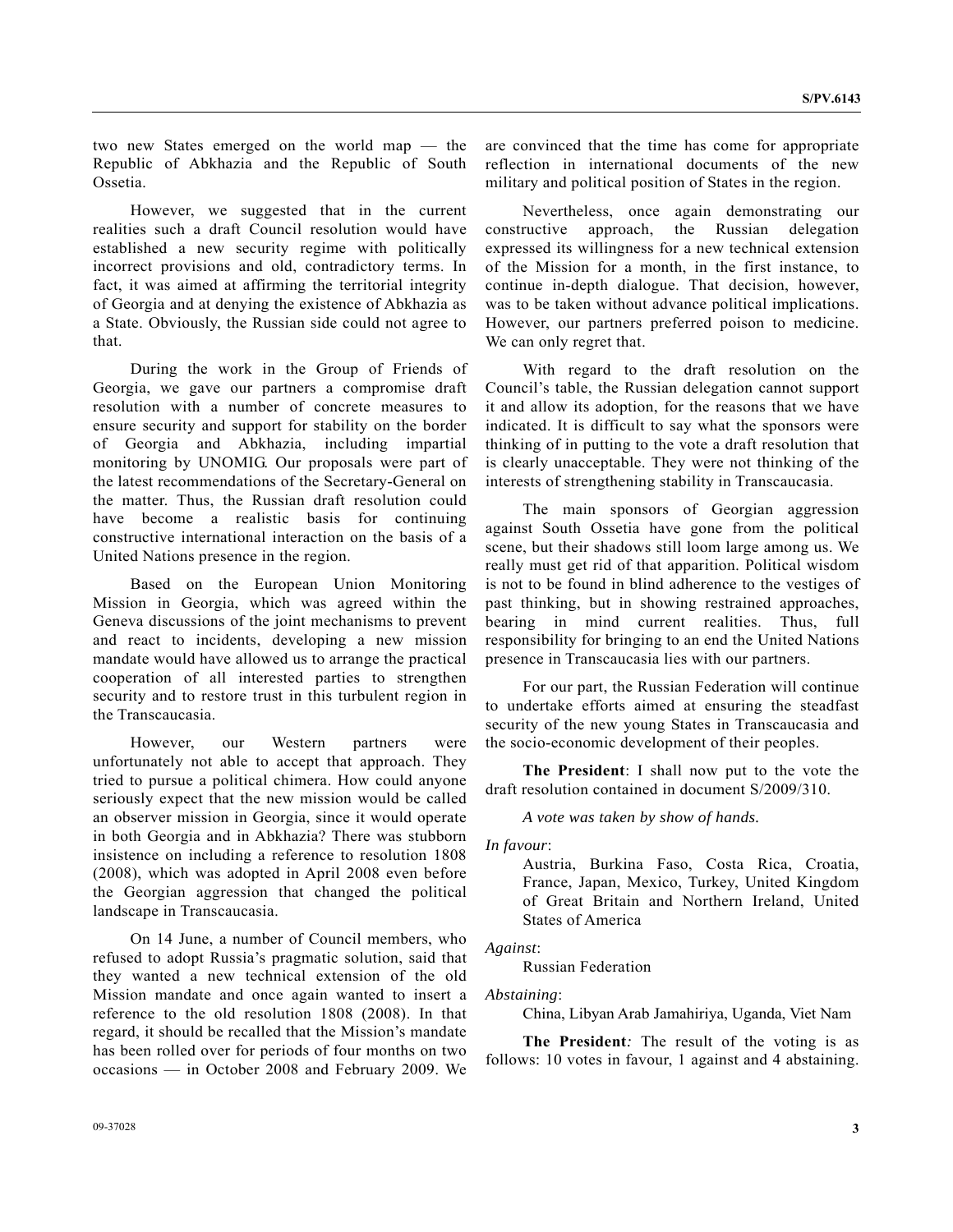The draft resolution has not been adopted, owing to the negative vote of a permanent member of the Council.

 I shall now give the floor to those members of the Council wishing to make statements following the voting.

**Mr. Ripert** (France) (*spoke in French*): In resolution 1866 (2009), which we adopted and co-sponsored unanimously, we expressed our intention to decide on the future of the United Nations presence on the basis of the Secretary-General's report. That report, entitled "Report ... pursuant to Security Council resolutions 1808 (2008), 1839 (2008) and 1866 (2009)" (S/2009/254), received broad support within the Council when it was presented. On that basis, therefore, intensive talks and negotiations took place in the Group of Friends of Georgia.

 Several draft resolutions were discussed. On Friday, the Group met for more than six hours. On Saturday, we met again. Many gestures were agreed with regard to the security regime. We were not far from an agreement. It is true that, throughout, Russia tried to use that process to get Council members to change their minds on Georgia's territorial integrity and sovereignty. That is why all the Russian proposals included references to "the Republic of Abkhazia" and its borders — provocative terms obviously unacceptable to a majority of the Council members.

 Strangely, Russia also refused any reference to a conflict and, what is of even greater concern, any reference to a political process. However, progress was made. We felt that those negotiations should be given every chance of success. That is why France, in a constructive spirit, together with Germany, Austria, Croatia, the United States, the United Kingdom and Turkey, yesterday put into blue the draft resolution (S/2009/310) that we have just voted on. That text proposed a technical rollover for the mandate of the United Nations Observer Mission in Georgia (UNOMIG) in order to give some oxygen to the negotiations.

 The text was in line with the previous UNOMIG technical rollover resolutions, 1838 (2008) and 1866 (2009). Both those resolutions came into effect after the August conflict and after Russia recognized the separatist entities. And, as Council members will remember, Russia voted for both those resolutions, in unanimity with the Council. Russia even co-sponsored resolution 1866 (2009). One of the key elements that made it possible to adopt these resolutions and for them to be accepted by the host country, Georgia, was the reference to resolution 1808 (2008). That reference did not prevent Russia from voting for them.

 Russia asked us to remove that reference in the current draft. That proposal was unacceptable to us and to a majority of the members of the Security Council for several reasons: first, because France, like the European Union, is fundamentally attached to the sovereignty, independence and territorial integrity of Georgia within its internationally recognized borders; then, because nothing has happened since the vote on resolution 1866 (2009) in February that would justify the Council changing its position; and finally, because removing that reference would clearly have prejudged the outcome of future negotiations, rather than reorienting the current order in order to enable those negotiations to take place. Under those conditions, it is inexplicable to us that Russia has put an end to this Mission because of a reference to resolution 1808 (2008).

 Russia assumed a heavy burden by imposing its veto on the draft text. The draft resolution would have been adopted by a wide majority without that veto, and with good reason. Russia has put an end to 15 years of the stabilizing presence of the United Nations in the area. The local population, which must be assured of security and external monitoring to prevent provocation and arbitrary acts, will be the first victim of that decision. The veto also leaves a situation on the ground that remains very fragile and unstable, with unresolved hatred, artificial barriers and no peace process underway. The Security Council cannot distance itself from that situation.

 Once again, France deeply regrets the Russian veto. The most important thing now is peace and stability in the region. France calls on all parties with forces in the area to strictly respect the August and September 2008 agreements. Finally, we reiterate our unreserved support for sovereignty, independence and territorial integrity of Georgia within its internationally recognized borders.

**Mr. La Yifan** (China) (*spoke in Chinese*): The Security Council was unable to adopt a draft resolution on a technical rollover of the United Nations Observer Mission in Georgia, to the deep regret of the Chinese delegation. In fact, the Council was only six hours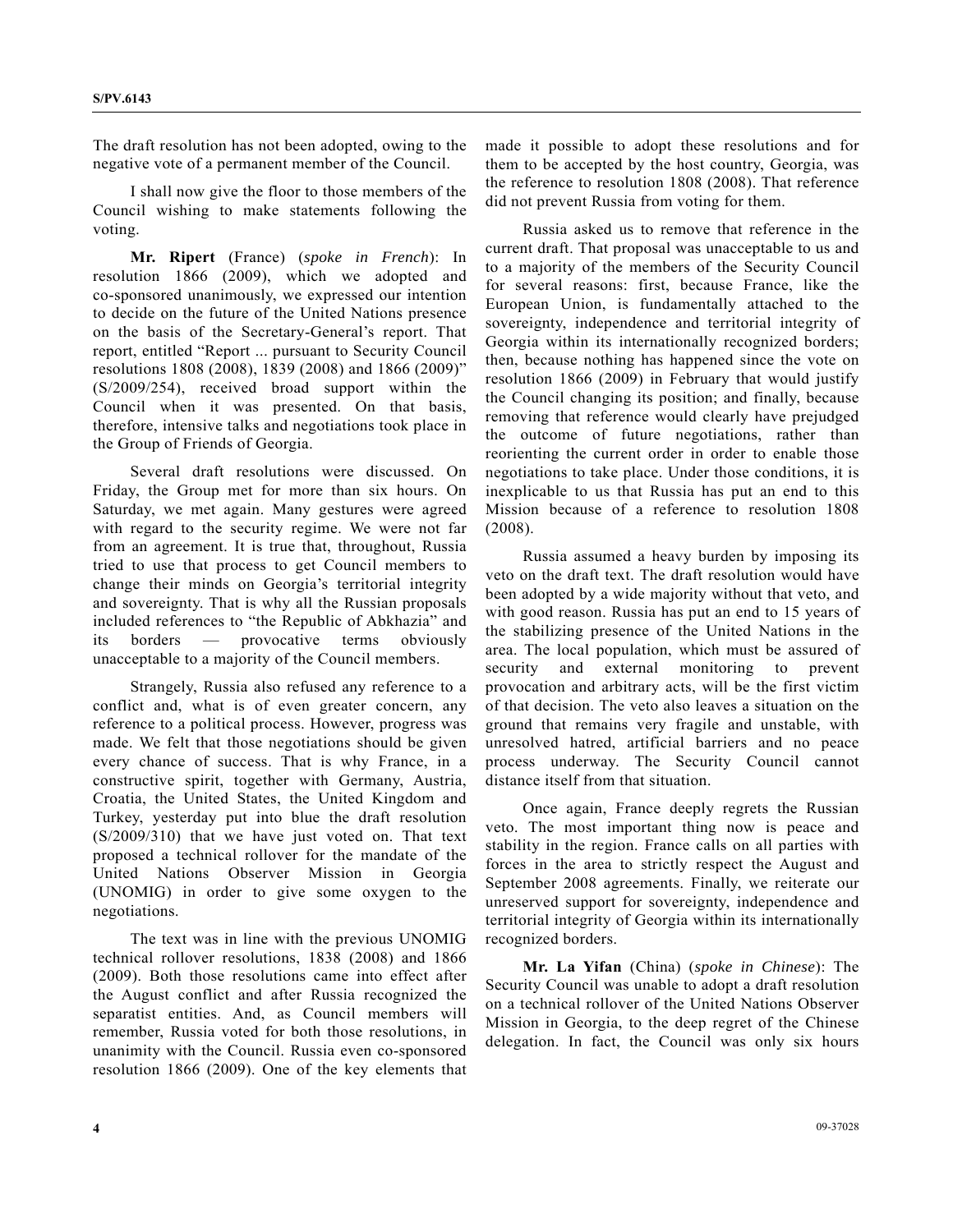away from the deadline. We should have made further efforts. This is not the result we had hoped for.

 Over the past two weeks, the Group of Friends undertook painstaking consultations on the extension of the United Nations mission and achieved some degree of agreement. The Chinese delegation consistently expected the Group of Friends to reach an agreement to avoid a forced vote. However and unfortunately, the consultations were locked in an impasse. We were unable to reach a consensus on a technical rollover.

 Under those circumstances, the Chinese delegation abstained in the voting on the draft resolution. We urge the Group of Friends to assess the situation, show maximum flexibility and a constructive attitude, and conduct further consultations in order to arrive at a compromise plan as soon as possible.

 China has always maintained that all States should abide by the United Nations Charter and the norms of international law. Our position on the principle of national sovereignty and territorial integrity has been consistent and clear. We have always maintained that safeguarding peace and stability in the South Caucasus and beyond is in the interests of all sides. We hope that the parties concerned will remain calm, engage in dialogue in good faith, adhere to peaceful means to solve their disputes and make joint efforts to advance the well-being of the countries and peoples of the region.

**Ms. DiCarlo** (United States of America): The United States deeply regrets the outcome of today's vote on the draft resolution to extend the United Nations Observer Mission in Georgia (UNOMIG). The draft resolution would have given the Council time to reach agreement on a new mandate for the United Nations presence on the basis of the Secretary-General's recommendations — recommendations that most Council members have supported. Extending the mandate would have allowed the United Nations to continue to carry out its role in monitoring the ceasefire, addressing security and humanitarian concerns on the ground and helping create conditions for the return of refugees and displaced persons.

 We believe that a United Nations presence in Georgia is important. For that reason, the United States, along with other members of the Group of Friends of the Secretary-General for Georgia, have tried over the past two weeks to engage in good faith

negotiations. Regrettably, the Russian Federation could not agree to language in this technical rollover language that reflects a well-balanced compromise that the Council had reached in its two previous resolutions on the issue. That language served to bridge the differing views among us on the situation in Georgia.

 Despite our good-faith efforts, UNOMIG's mandate expires today. We will now need to consider measures to address a Georgia without a United Nations presence. We will continue to work closely with the leadership of the European Union monitoring mission and with the co-Chairs of the Geneva talks. In the meantime, it is the civilian population that suffers by facing a tenuous security environment without an international presence in Abkhazia, Georgia.

 The United States would like to reaffirm once again in this Chamber its commitment to the territorial integrity and sovereignty of Georgia within its internationally recognized borders. Today's vote demonstrates that the majority of Council members agree. The United Nations Observer Mission in Georgia has accomplished a great deal since its deployment in 1993. We thank the many members of the Mission over the years for their hard work. We also thank the Secretary-General, the Secretariat and Johan Verbeke, Special Representative of the Secretary-General, for all their efforts to help resolve the conflict in Georgia.

 Finally, we believe that the Council should remain seized of the matter and in this regard we look forward to working with other members of the Council in the future.

**Mr. Le Luong Minh** (Viet Nam): Viet Nam consistently supports resolving conflicts and disputes by means of peaceful negotiations, in accordance with international law. As we desire a realistic solution based upon consideration of the legitimate interests of all of the parties concerned, the draft technical extension resolution, as contained in document S/2009/310, did not have the support of even the most concerned parties within the Group of Friends, and therefore did not have the consensus of the Council.

 In that circumstance, Viet Nam abstained in order to leave options open for negotiations. I would like to reaffirm Viet Nam's support for the mission's continued operation under a mandate that reflects the new realities. We look forward to participating in and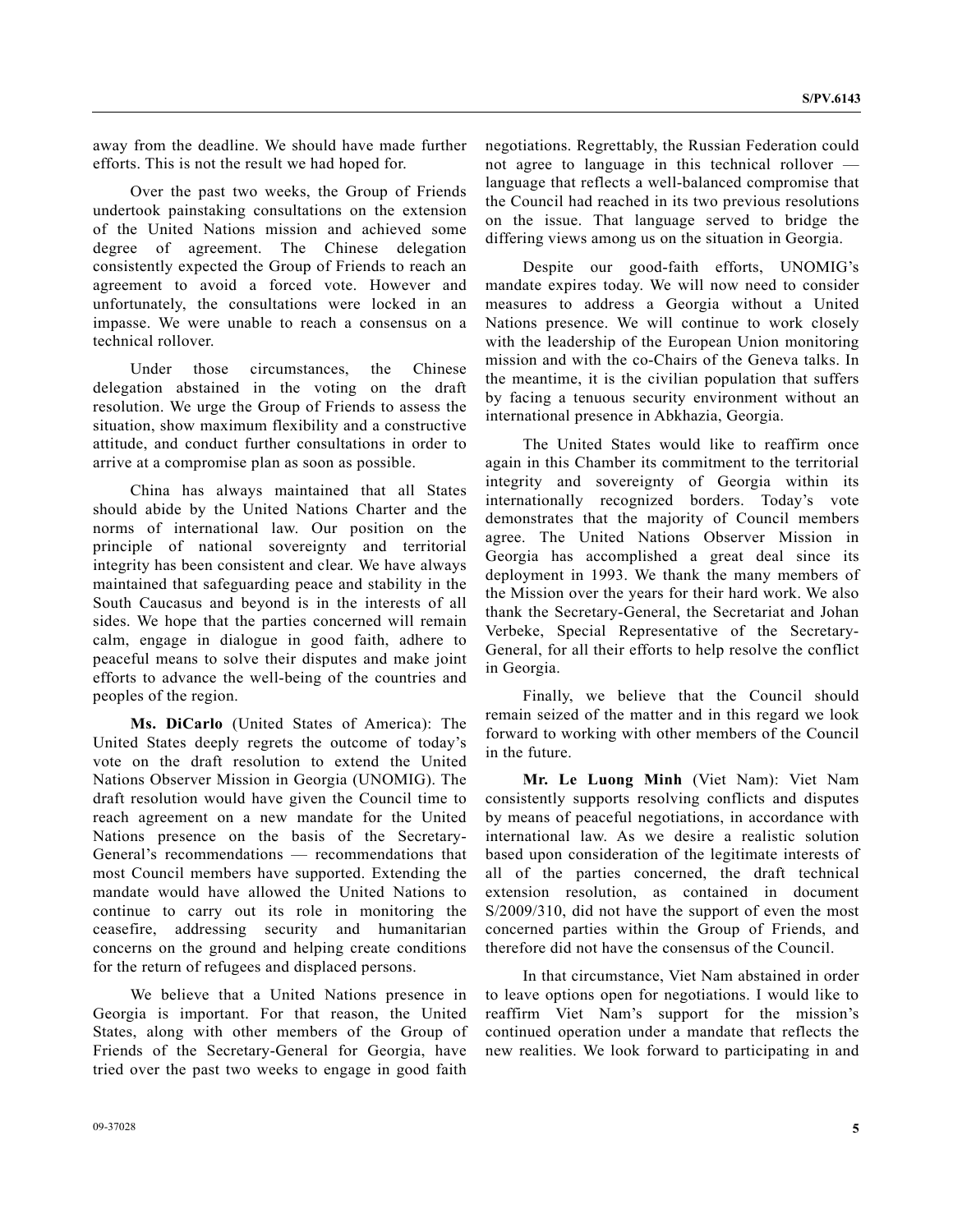contributing to the process of negotiations, on terms set forth in a revised mandate.

**Mr. Parham** (United Kingdom): The United Kingdom regrets Russia's decision to block a new mandate for the United Nations Observer Mission in Georgia. We continue to believe that a continuing United Nations presence in Georgia is a vital tool for diffusing tensions and maintaining security in Georgia and in the wider South Caucasus. We have made every possible effort to negotiate a new substantive draft resolution.

 As we made clear during consultations on 27 May, we fully endorsed the Secretary-General's recommendations, as set out in his report of 18 May (S/2009/254), for a new security regime and mandate. The Secretary-General's report provided us with a strong basis, building on previous Security Council resolutions. We would have preferred a stronger security regime, but in the spirit of compromise we and others were ready to adopt a mandate along those lines.

 Along with the whole of the international community — apart from Russia, which is a party to this conflict, and one other State — the United Kingdom continues to recognize the sovereignty and territorial integrity of Georgia within its internationally recognized borders. It is therefore regrettable that Russia, through its continued insistence on removing all references to Georgia's territorial integrity in the draft resolution, including previously agreed references to Security Council resolution 1808 (2008), should have sought to force the Security Council to change its agreed position on the territorial integrity of a Member State.

 Russia itself voted for a whole series of Security Council resolutions upholding Georgia's territorial integrity and sovereignty, including as recently as February 2009. We regret that Russia refuses to stand by those resolutions, particularly as the situation on the ground has not materially changed since February.

 With today's veto, Russia has effectively removed a key component of the international community's ability to promote stability and address the needs of vulnerable civilian populations living in the conflict area. We understand that the Abkhaz de facto authorities were keen to see the Mission maintained, making Russia the only party to this conflict that has sought to end the role of the United Nations in Georgia.

 Despite Russia's decision, we call on all parties to the unresolved conflict in Georgia, including Russia, that are parties to that unresolved conflict to engage in dialogue and cooperation aimed at increasing stability and addressing the needs of civilians on both sides of the administrative borderline.

 Furthermore, the United Kingdom would like to reiterate the importance of all parties to this conflict abiding by their existing commitments, as was made clear in resolution 1866 (2009), other resolutions, and the agreements of 12 August and 8 September 2008. We also would like the Council to remain seized of the matter.

 Finally, I would like to conclude by paying tribute to the men and women who have served with the United Nations Observer Mission in Georgia since 1993 for their efforts, despite difficult circumstances, to promote peace and security.

**Mr. Takasu** (Japan): Japan supports a peaceful resolution of the issues of Abkhazia and South Ossetia based on the principle of the territorial integrity of Georgia. It is essential for all parties concerned to ensure peace and security in Georgia and its region. There is also an urgent need to improve the humanitarian conditions of internally displaced persons and refugees. To accomplish these tasks, we need to maintain a United Nations presence in the Abkhazia region and enhance the mandate of the United Nations Mission.

 Japan views positively the recommendation made by the Secretary-General on the new mandate of the United Nations Mission. We support his recommendation as a good basis for a new mandate. It is therefore disappointing that no agreement has been reached within the Group of Friends of the Secretary-General, despite intensive negotiations. What is most important for the international community is the maintenance of peace and security in Georgia and its region.

 Our belief was that this goal could be achieved most effectively through a continuous United Nations presence. It is for this reason that Japan supported the draft resolution, which extended the mandate of the current Mission to allow further negotiations on the substantive draft resolution to be completed during the period of two weeks.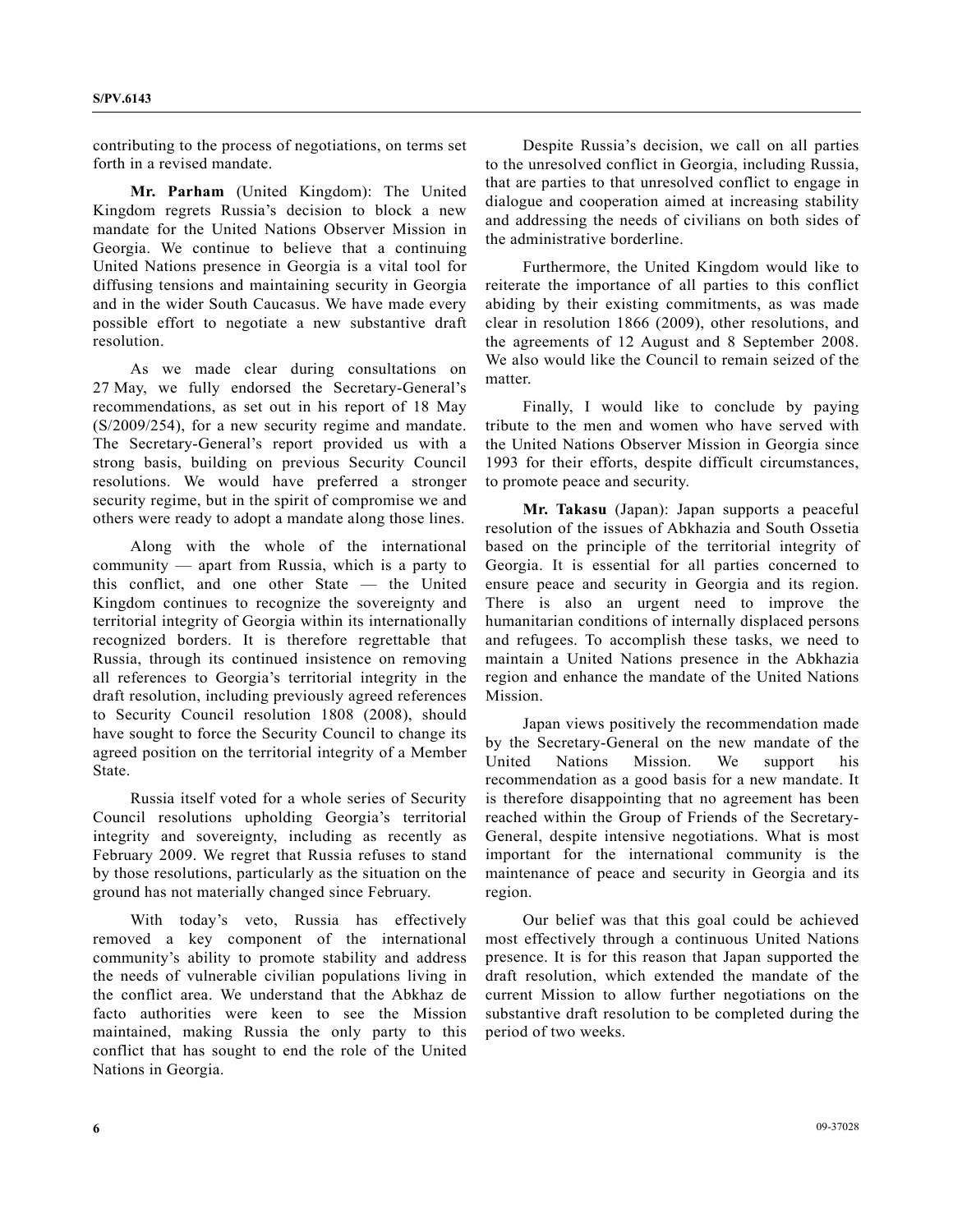Japan also supports the reference to resolution 1808 (2008) and the commitment to the principles of the sovereignty, independence and territorial integrity of Georgia within its internationally recognized border. After the event of August 2008, two resolutions were unanimously adopted by the Security Council in October 2008 and February 2009 with a reference to resolution 1808 (2008). There is no reason why we should drop it at this time.

 Regrettably, the extension of the Mission was not adopted by the Council. I would like to encourage the international community, particularly those members of the Council concerned, to make further efforts to ensure peace and security in Georgia and its region and to reach an agreement as soon as possible. I also take this opportunity to express our thanks to the men and women who have been serving in the United Nations Observer Mission in Georgia for their dedication and good work.

**Mr. Ebner** (Austria): Austria regrets that the Council was not able to agree today on the draft technical rollover resolution before us. We firmly believe that the United Nations Mission monitoring and verifying a security regime continues to be crucial for stability in the region and therefore is in everybody's interest. The Mission has played a key role in improving the situation of the internally displaced and refugee population in the area. We therefore attach great important to a continued United Nations presence.

 We supported and continue to support the concept of a rollover resolution so as to give the Council the extra time necessary for negotiations. We affirm our commitment to the sovereignty, independence and territorial integrity of Georgia within its internationally recognized borders.

 The last two technical rollover resolutions resolutions 1839 (2008) and 1866 (2009), which enjoyed consensus on the Council — both made explicit reference to resolution 1808 (2008). Austria believes that there have been no major changes in the situation over the past three months that would justify the deletion of such a reference in the draft resolution before us.

**Mr. Vilović** (Croatia): My delegation has been engaged over the past two weeks in negotiations within the framework of the Group of Friends of the Secretary-General on Georgia in an effort to reach agreement on a substantive new resolution for the Mission there. We share the concerns of the Secretary-General that the overall fragility of the situation could further deteriorate as a result of the erosion of the ceasefire regime. On this basis, we have advocated for a resolution with an enhanced mandate for United Nations Observer Mission in Georgia (UNOMIG) in line with the proposal in paragraphs 65 and 66 of the Secretary-General's report (S/2009/254).

 We believe that an agreement on a revised security regime applicable to all forces on the ground is crucial to the long-term stabilization of the country and a viable United Nations role in Georgia. In addition, we would have liked to see the creation of conditions conducive to the swift and safe return of all refugees and internally displaced persons.

 However, the Group of Friends was not able to reach a compromise. There has been some progress on a number of issues regarding the possible new regime, but we felt that we needed more time to iron out the outstanding points. Taking into account the differing positions regarding the status issue, we have showed willingness to accommodate Russian concerns, but we were not ready to trade away the principles of territorial integrity and sovereignty.

 Therefore, we, together with other sponsors, decided to submit a draft resolution that would extend the mandate for two weeks so as to allow us more time to finalize our discussions. We regret the Russian Federation's decision to veto this technical rollover resolution and bring to an end the United Nations operation in the Georgian-Abkhaz conflict zone, especially as it may have adverse effects for both the people on the ground and the security situation in the region.

 As the United Nations presence in Georgia draws to a close, we continue to urge the participants in the Geneva talks, co-chaired by the United Nations, the European Union and the Organization for Security and Cooperation in Europe, to strengthen their discussions and to engage constructively with the aim of yielding concrete results. We also express our gratitude to all UNOMIG personnel who, since the establishment of the Mission in 1993, have performed their duties admirably in difficult conditions. In particular, we remember those who gave their lives while serving under the United Nations flag.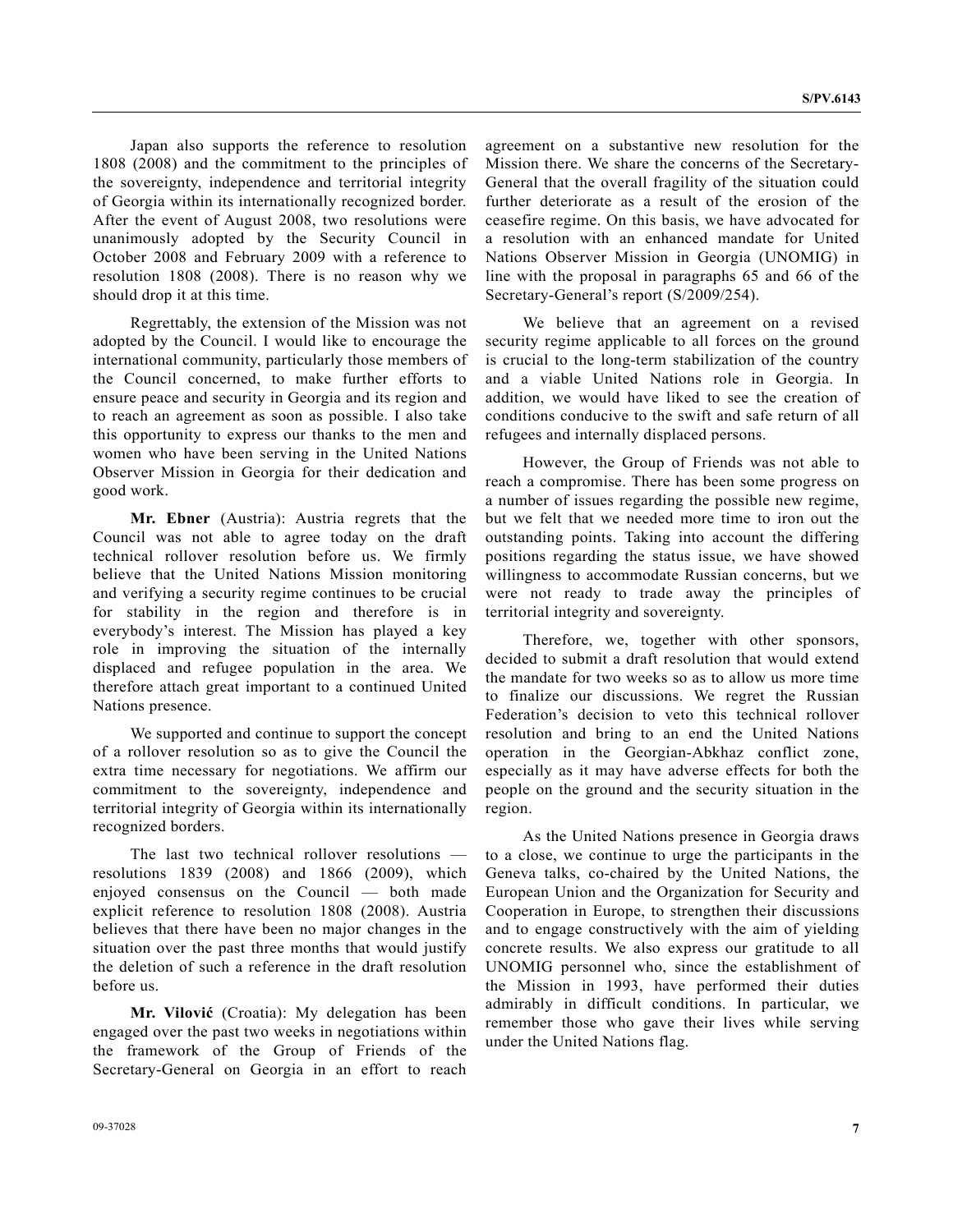In conclusion, we would like to reiterate that Croatia supports the sovereignty, independence and territorial integrity of Georgia within its internationally recognized borders and is aligned with the European Union foreign policy towards Georgia.

**Mr. Mugoya** (Uganda): From the outset, we have called for a unanimous decision of the Council on this important matter and have encouraged all parties concerned to resolve any differences in order to ensure that there is a United Nations presence on the ground. Uganda remains convinced that an international monitoring presence in the region is vital. The situation in the Mission's area of responsibility has remained fragile for some time. We have supported and still support the continued presence of a United Nations mission to consolidate and build upon the achievements in peace and security in the region.

 We are disappointed by the apparent lack of progress in reaching a consensus on the draft resolution before us today, which in essence will lead to the eventual closure of the United Nations Mission. Uganda abstained in the voting because it was quite clear that, whether we voted for or against the draft resolution, the future of the United Nations Mission would still be in jeopardy — a scenario that we would not have wished for. We regret that the curtain will close on the United Nations Mission, but call on all the parties in the region to exercise restraint and engage in confidence-building measures as they seek a lasting solution to the conflict.

 Finally, we commend the United Nations staff, who have served in the Mission since 1993, for their tireless efforts in promoting a more stable situation and their commitment in contributing to peace and security in the region.

**Mr. Urbina** (Costa Rica) (*spoke in Spanish*): Costa Rica voted in favour of the draft resolution presented by the Group of Friends in order to allow more time for negotiation. We did so because, as I stated during the informal consultations, there is consensus among the members of the Council about the positive role that the United Nations has played in Georgia and a need for the presence of a United Nations force in the future, as recommended by the Secretary-General. Such a presence would provide guarantees to the parties to the conflict and contribute to creating the conditions for reconciliation and cohabitation in Georgia.

 Unfortunately, these fundamental agreements were not sufficient to lead to a consensus making it possible to extend the mandate of the mission in Georgia. Costa Rica trusts that this disagreement will not be an obstacle to the international community maintaining its focus on Georgia and that it can prevent the consolidation of the situation in Abkhazia and Ossetia through measures that run counter to international law.

 As I have stated on other occasions, Costa Rica takes as its guide the principles of international law, the application of which is the only guarantee for our own security. Our vote in favour of the draft resolution also expresses our absolute opposition to any efforts to ignore international law and our unconditional respect for the sovereignty and territorial integrity of the Republic of Georgia, as affirmed in all previous resolutions of the Security Council.

**Mr. Heller** (Mexico) (*spoke in Spanish*): Mexico voted in favour of the resolution that was submitted to the Council today because we believe that it is indispensable to maintain the presence of the United Nations mission in Georgia in order to preserve peace in the region and the security of its inhabitants, while bearing in mind the complexity of the overall situation.

 Likewise, in previous consultations, we also expressed our support for the proposal contained in the Secretary-General's report to establish a new security regime, which would enable us to prevent outbreaks of violence and the use of force in the region. Given the lack of agreement within the Group of Friends of Georgia on the establishment of this new mandate, we today supported the extension of the current Mission, which, if it had been approved, would have enabled us to continue with negotiations to bring about an agreement acceptable to all parties and which would have benefited the civilian population affected by this conflict.

 We regret that this technical extension of the mandate was not approved by the Council, and we continue to be available to participate in the forming of agreements that can help us achieve the objectives contained in the report of the Secretary-General, which have been supported by all members of the Council.

 What is in play in Georgia are the fundamental principles of our Organization, such as the sovereignty, independence and territorial integrity of States and respect for the rights of minorities. We will continue to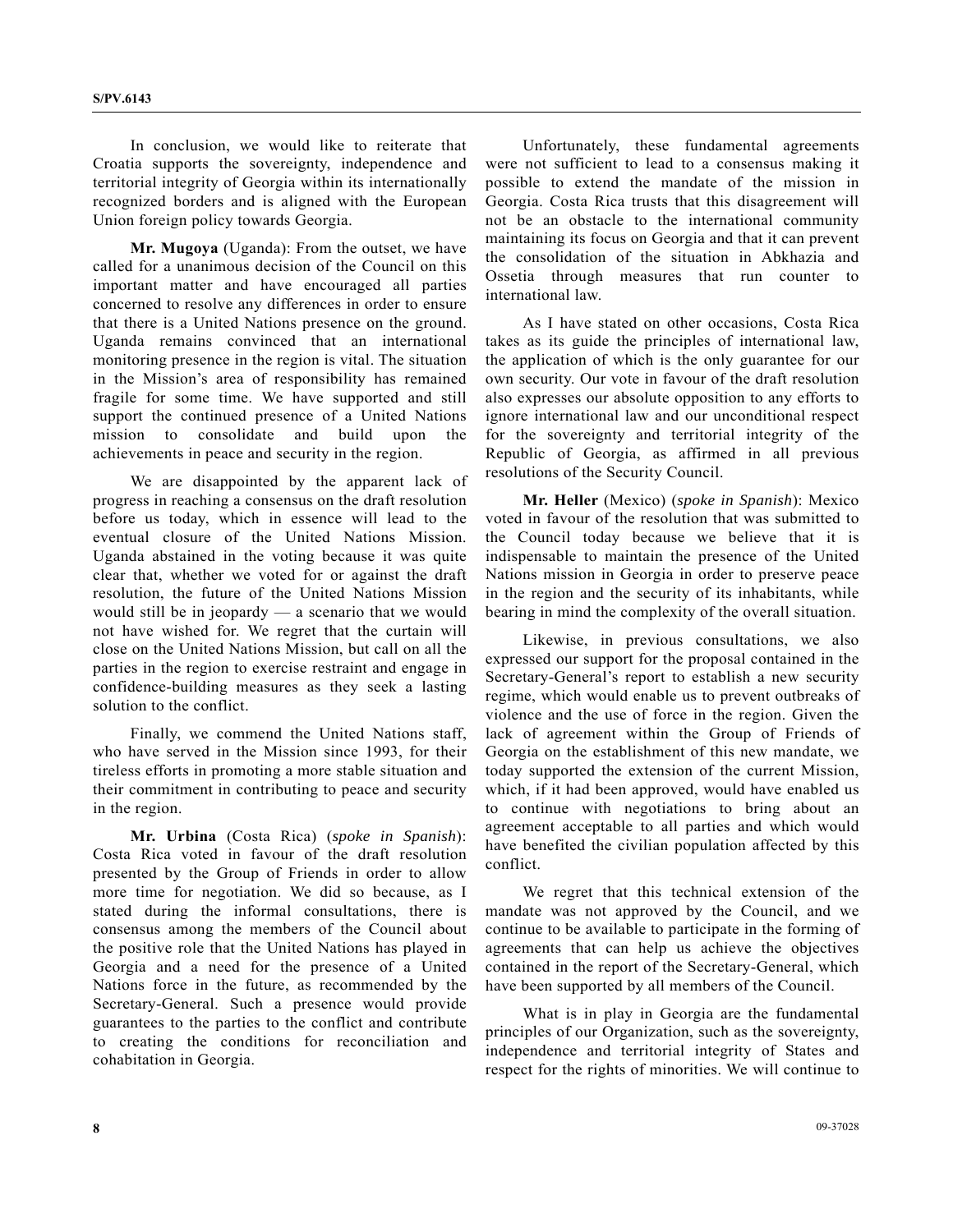strive for dialogue and a peaceful solution to the conflict in the region.

 Finally, we reiterate our call upon all the parties to not have recourse to force, in conformity with the 1994 Moscow Agreement on a Ceasefire and Separation of Forces and the peace agreements of 12 August and 8 September 2008. We call for a solution to the conflict exclusively through peaceful means in the framework of the pertinent resolutions of the Council and in respect for international law.

**Mr. Dabbashi** (Libyan Arab Jamahiriya) (*spoke in Arabic*): We followed closely the consultations that took place over the past few days in the Group of Friends of Georgia, and we regret that these consultations were not able to lead to a formula that took into consideration the positions of all parties. This prevented the Security Council from adopting this draft resolution.

 We think that it is vital to have a peacekeeping mission in the region, but any activity on the part of the United Nations must have the agreement of all parties of the United Nations. This presence must be one of credibility and must help promote peace and security. Since there was no agreement among the parties concerned, my delegation abstained on the vote.

 Despite all that, my delegation reaffirms here that we appreciate the role that has been played by the personnel and blue helmets of the United Nations in the region, and in the end, we would call on all parties concerned not to increase tensions and to focus all necessary efforts on maintaining peace and security in the region, whether or not there is a United Nations presence there.

**Mr. Tiendrébéogo** (Burkina Faso) (*spoke in French*): The delegation of Burkina Faso voted in favour of the draft resolution submitted to us because we wanted, at this stage, for the United Nations to be able to maintain a presence in the region without the mission finding itself in legal limbo. The parties would then have had an opportunity to pursue negotiations on questions of substance. We regret that the Council was unable to approve this technical renewal of the mandate for a few extra weeks.

 In spite of it all, my delegation would like to believe in the will of all parties to overcome their current differences, however deep-seated they may be, in order to allow the United Nations to maintain a

 In conclusion, we call on all parties to exercise restraint in order to give priority to the peaceful settlement of differences in the region.

**The President**: I will now make a statement in my capacity as the representative of Turkey.

 Turkey believes in the necessity of the United Nations presence in Georgia. It is for that reason that we awaited with great expectation a positive outcome to the negotiations within the Group of Friends. Unfortunately, the Group was unable to come to an understanding on the issue until last night. In order not to cause an abrupt termination of the United Nations presence, we agreed to co-sponsor a simple technical rollover that would have extended the present mandate by two more weeks. That could have provided additional time to conduct further consultations on the issue. Unfortunately, that was not possible. So we are where we are now.

 This should not be seen as Turkey's giving up the efforts to provide a United Nations presence in Georgia. There is definitely a need for a safety valve. On the other hand, Turkey will continue to support the unity and territorial integrity of Georgia.

 I would like to take this opportunity to express our sincere thanks to the men and women of the United Nations Observer Mission in Georgia for their professionalism and dedicated service since 1993.

 I now resume my functions as the President of the Council.

 I give the floor to the Permanent Representative of Georgia.

**Mr. Lomaia** (Georgia): The Government of Georgia deeply regrets the termination of the United Nations Observer Mission in Georgia (UNOMIG) due to the unconstructive position of the Russian Government. The Mission has long played an important role in bringing a level of security and stability to the Abkhazia region of Georgia. The fact that it is being terminated by virtue of a single country's opposition is of great concern to my Government and should weigh heavily on this institution.

 It is important to keep in mind that Russia's rejection of this Mission is not an isolated act, but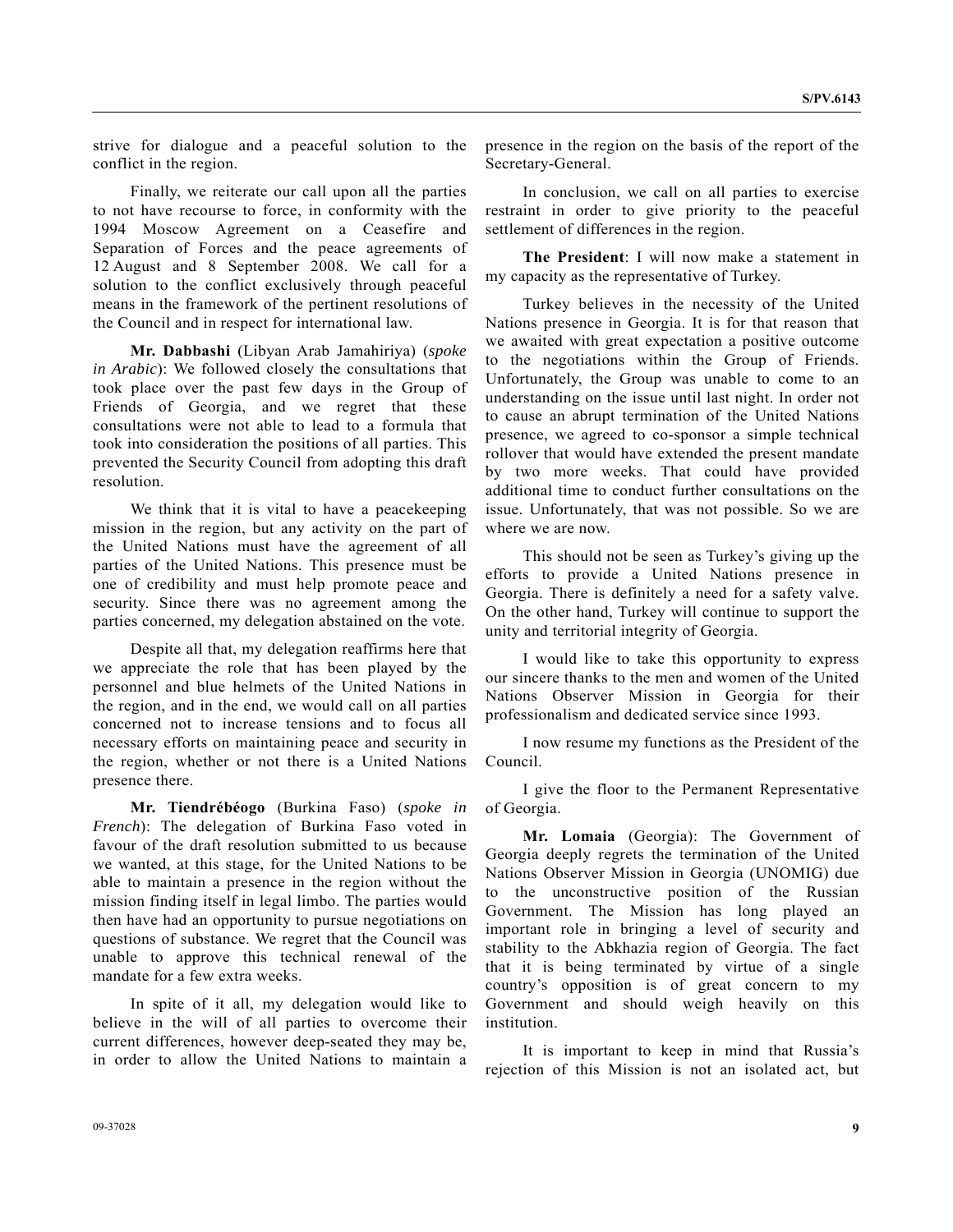rather a part of a larger strategy — one that began even before Russia's invasion last summer. It seems determined to roll back the international community's presence in Georgia. Just last month, Russia also vetoed the continuation of the mission of the Organization for Security and Cooperation in Europe.

 I would like to express my gratitude to the men and women of UNOMIG for their hard work in protecting the human rights of the remaining population of the occupied region of Georgia. Their good work has consistently been undermined by Russian military forces and Moscow's proxy administration on the ground. On behalf of my Government, I would also like to thank those countries friends of Georgia, in the Council and beyond, that have worked hard to continue the Mission. We are grateful for their determined efforts and for their support of our sovereignty and territorial integrity. We will continue to work with them to ensure security throughout the country. The role of the European Union monitoring mission in that respect is very important.

 The bottom line with respect to the termination of UNOMIG is this: There will be fewer opportunities to provide unbiased information on either the security situation or human rights violations. The termination of UNOMIG also means that it will be more difficult to witness or document any build-up or movement of Russian troops in the region. It also should be noted that the Secretary-General's report (S/2009/254) of 18 May 2009 clearly confirmed that Russia is in complete violation of resolution 1866 (2009). It is evident that Russia does not wish to have any witnesses who can confirm its disrespect and breach of international obligations. Through that non-constructive behaviour, Russia continues to breach the ceasefire agreement of 12 August 2008, as well as the diplomatic measures of 8 September 2008 moderated by the then French presidency of the European Union.

 The facts are clear. Russia is not honouring the commitments it undertook under legally binding international agreements. Russia has gone further into self-imposed isolation on the fundamental issues of respecting other countries' sovereignty and territorial integrity, thus widening the gap between itself and the rest of the world.

 Today, 400,000 men, women and children — the survivors of several waves of ethnic cleansing, those whose right to return to their homes has been stubbornly denied by Russia and its proxies — are looking to the international community with hope. They do not expect the international community to give up on its efforts to restore a measure of justice. What they expect are new and even more energetic efforts on the part of the whole international community that would eventually result in their dignified and secure return to their homes.

**The President**: The Permanent Representative of the Russian Federation has asked for the floor to make an additional statement.

**Mr. Churkin** (Russian Federation) (*spoke in Russian*): I must draw attention to a procedural flaw in today's meeting, which of course has a serious political subtext and is one of the reasons that we are today seeing the end of the work of the United Nations Mission in the Abkhaz-Russian border region.

 We have been very patient for many years now although, like today, it has been very difficult to be patient while hearing very non-objective words, to put it mildly, on the part of Georgia's representative. We have, however, listened patiently. Throughout these years, Abkhaz representatives have not been given an opportunity to inform Council members of their position during a conflict that has existed for many years in the Abkhaz Georgian region, which culminated in the tragic events of August 2008.

 I could, of course, be very critical of the statement made by the Georgian representative, but I will not do so. There simply is not enough time. But I would agree on one thing, namely, that we have a genuinely positive view of the work of those who have worked in the United Nations Mission throughout the years. The Georgian representative is wrong, however, in saying that that work has been hindered by the Russian military. I recall that all reports of the Secretary-General give a positive assessment of cooperation between the United Nations Mission and peacekeepers of the Commonwealth of Independent States, which mainly include Russian military personnel, and of the contribution of our peacekeepers in support of stability in the region, which was violated by Georgia's aggression against South Ossetia.

 I must also call attention to two or three references with which I did not agree. Statements by some of our colleagues have included erroneous interpretations of our position, which we must correct.